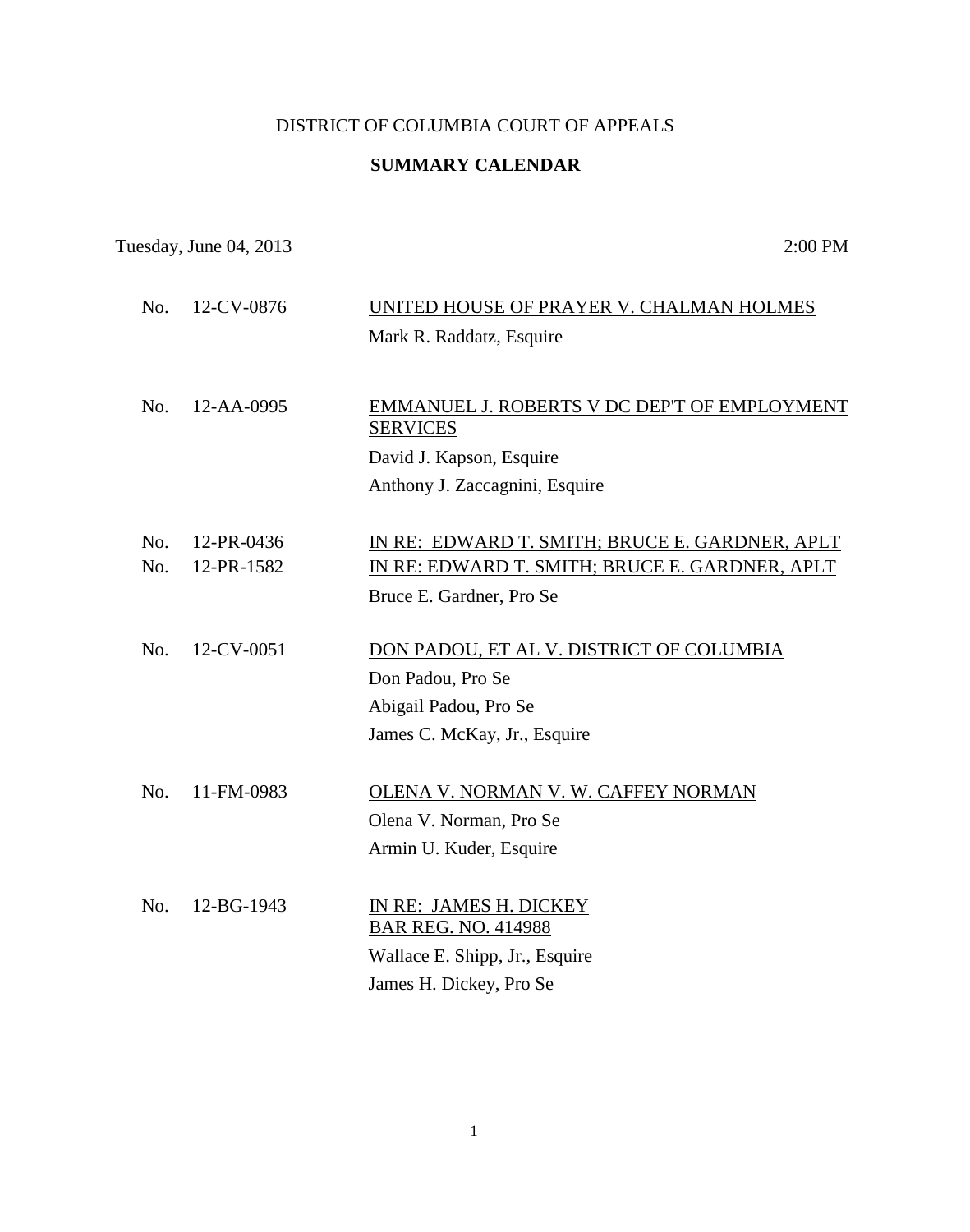| No. | 12-CV-1732             | TIMOTHY SPARROW V. D.C. OFFICE OF HUMAN<br><b>RIGHTS, ET AL</b>            |
|-----|------------------------|----------------------------------------------------------------------------|
|     |                        | Denise M. Clark, Esquire                                                   |
|     |                        | Jonathan W. Greenbaum, Esquire                                             |
| No. | 12-FM-0814             | SHANITA VERNER V. LEVI VERNER                                              |
|     |                        | Robert N Maxwell, Esquire                                                  |
|     |                        | Stephen M. Blank, Esquire                                                  |
| No. | 12-AA-0273             | CARLOTTA MITCHELL V. MUHAMMED SALARBUX                                     |
|     |                        | Carlotta Mitchell, Pro Se                                                  |
|     |                        |                                                                            |
| No. | 12-AA-0792             | GOOD HOPE INSTITUTE ET AL V. DC DEP'T OF                                   |
|     |                        | <b>EMPLOYMENT SERVICES</b>                                                 |
|     |                        | Jeffrey W. Ochsman, Esquire                                                |
|     |                        | Matthew J. Peffer, Esquire                                                 |
| No. | 12-AA-1203             | MOHAMMED BABAYO V DENNY'S RESTAURANT                                       |
|     |                        | Mohammed Babayo, Pro Se                                                    |
| No. | 12-CV-1382             | RUFUS STANCIL, ET AL V. FIRST MOUNT VERNON                                 |
|     |                        | <b>INDUS. LOAN ASS'N</b>                                                   |
|     |                        | Harry T. Spikes, Esquire                                                   |
|     |                        | Thomas J. Kokolis, Esquire                                                 |
|     | Tuesday, June 11, 2013 | $2:00$ PM                                                                  |
| No. | 12-AA-0960             | V & V CONSTRUCTION INC., ET AL V DC DEP'T OF<br><b>EMPLOYMENT SERVICES</b> |
|     |                        | Christopher R. Costabile, Esquire                                          |
|     |                        | Michael J. Kitzman, Esquire                                                |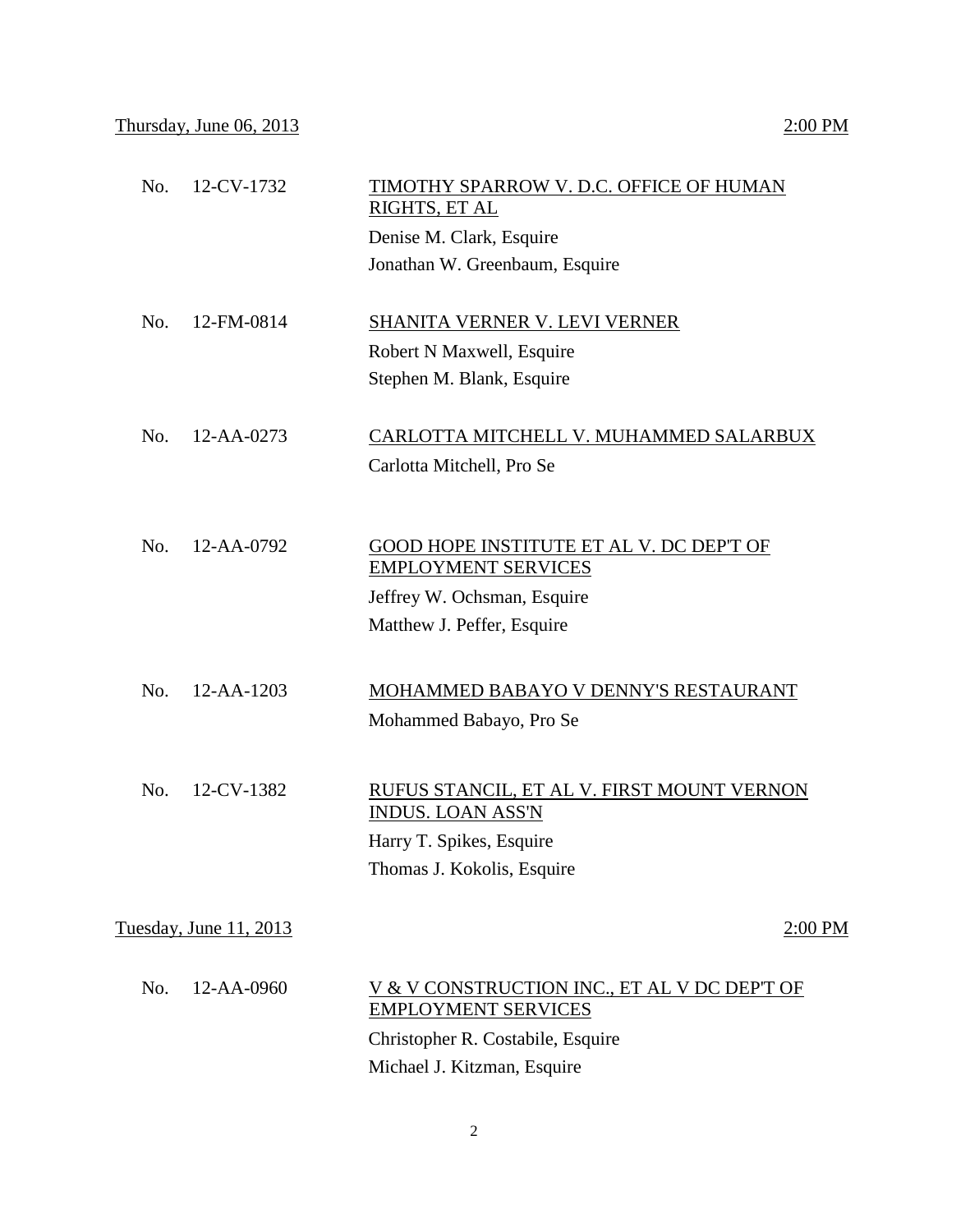| No. | 12-FM-0071               | IN RE: RONNIE VANDON NEAMO, APLT                                 |
|-----|--------------------------|------------------------------------------------------------------|
|     |                          | Chantal Jean-Baptiste, Esquire                                   |
|     |                          | John J. Woykovsky, Esquire                                       |
| No. | 12-CV-1728               | JOHN D. HARTNESS V. HILTON WORLDWIDE                             |
|     |                          | Gregory L. Lattimer, Esquire                                     |
|     |                          | Andrew Butz, Esquire                                             |
| No. | 11-CM-1720               | RONALD CAMPFIELD V. UNITED STATES                                |
|     |                          | John M. Copacino, Esquire                                        |
|     |                          | Leslie Ann Gerardo, Esquire                                      |
| No. | 12-CM-1449               | WARREN E. MILLS V. UNITED STATES                                 |
| No. | 12-CM-1466               | WARREN E. MILLS V. UNITED STATES                                 |
| No. | 12-CM-1467               | <b>WARREN E. MILLS V. UNITED STATES</b>                          |
|     |                          | Farin Mirvahabi, Esquire                                         |
|     |                          | Karen Shinskie, Esquire                                          |
| No. | 11-CF-1159               | MICHAEL D. GINYARD V. UNITED STATES                              |
|     |                          | Donna L. Biderman, Esquire                                       |
|     |                          | Adrienne C. Dedjinou, Esquire                                    |
|     | Wednesday, June 12, 2013 | 2:00 PM                                                          |
|     |                          |                                                                  |
| No. | 11-CT-1496               | <u>RAMNAN S. SHENI V. DISTRICT OF COLUMBIA</u>                   |
|     |                          | Edward E. Schwab, Esquire                                        |
|     |                          | John J. Woykovsky, Esquire                                       |
| No. | 12-CV-0797               | SOUTHERN HILLS LIMITED PARTNERSHIP V.<br><b>CHARLES ANDERSON</b> |
| No. | 12-CV-0932               | CHARLES ANDERSON V. SOUTHERN HILLS LIMITED                       |
|     |                          | <b>PARTNERSHIP</b>                                               |
|     |                          | Timothy P. Cole, Esquire                                         |
|     |                          | Bernard A. Gray, Sr., Esquire                                    |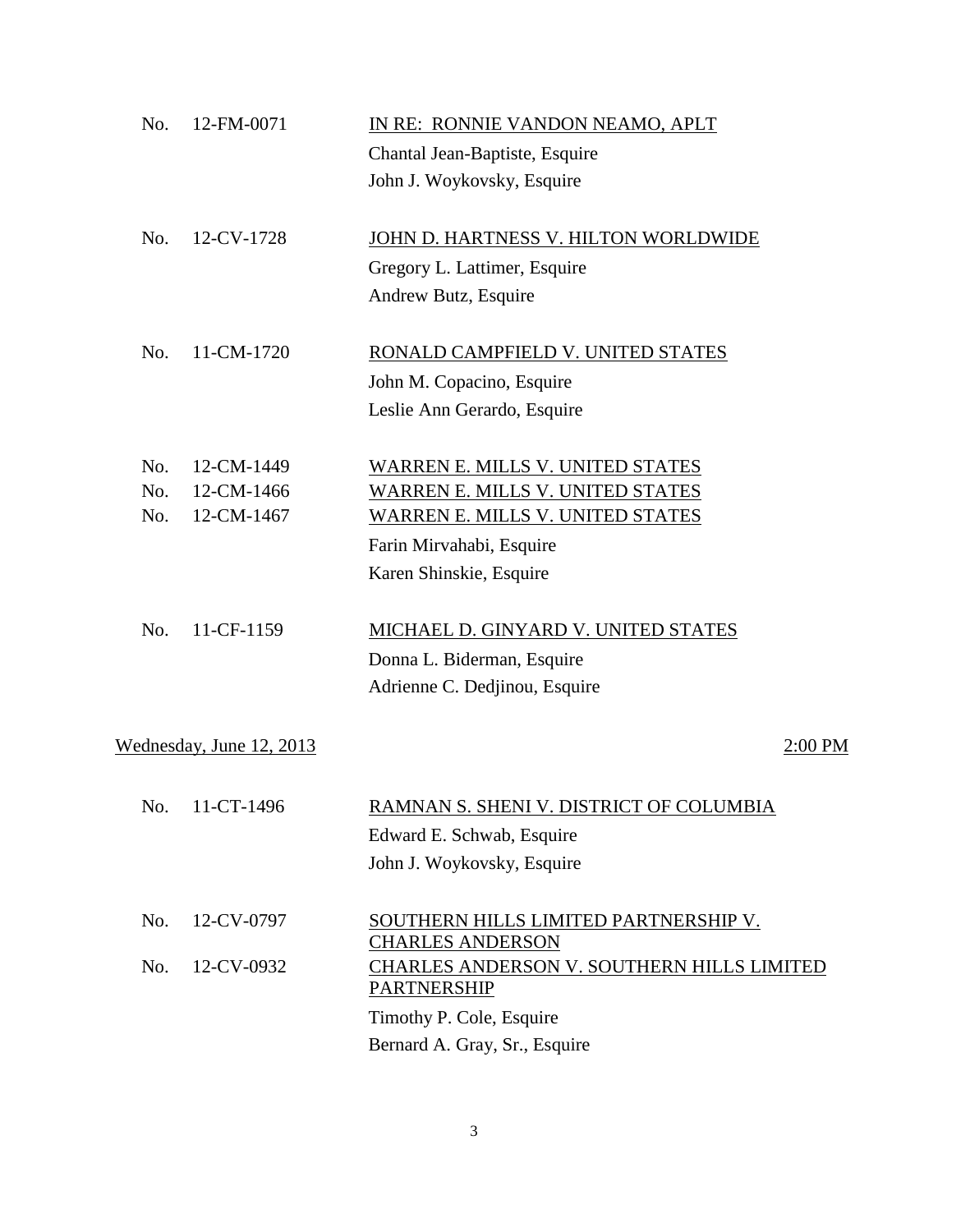| No.        | 12-FM-0786               | HOPE WITHERSPOON V. JOSEPH D. WITHERSPOON                                   |
|------------|--------------------------|-----------------------------------------------------------------------------|
|            |                          | Ronald A. Colbert, Esquire                                                  |
|            |                          |                                                                             |
| No.        | 11-CV-1714               | CHAITRI HAPUGALLE V. INGRID BREWTON                                         |
|            |                          | Chaitri Hapugalle, Pro Se                                                   |
|            |                          | Melinda Van Lowe, Esquire                                                   |
|            |                          |                                                                             |
| No.        | 12-CV-1193               | <u>ALVARO BENITEZ DE LUGO V. KAREN SEIFERT, ET AL</u>                       |
|            |                          | Alvaro Benitez De Lugo, Pro Se                                              |
|            |                          | Quin M. Sorenson, Esquire                                                   |
| No.        | 12-CV-0281               | JOHN H. PYE V. ELIZABETH TAYLOR                                             |
| No.        | 12-CV-0354               | ELIZABETH TAYLOR V. JOHN PYE                                                |
|            |                          | John H. Pye, Jr., Pro Se                                                    |
|            |                          | Joseph M. Hannon, Esquire                                                   |
|            |                          |                                                                             |
|            | Wednesday, June 19, 2013 | 2:00 PM                                                                     |
| No.        | 12-FS-0835               | IN RE: L.B., APPELLANT                                                      |
|            |                          | Fletcher P. Thompson, Esquire                                               |
|            |                          | Janice Y. Sheppard, Esquire                                                 |
|            |                          |                                                                             |
| No.<br>No. | 12-CO-0829<br>12-CO-0830 | CHARLES A. BUIE V. UNITED STATES<br><b>CHARLES A. BUIE V. UNITED STATES</b> |
| No.        | 12-CO-0831               | <b>CHARLES A. BUIE V. UNITED STATES</b>                                     |
|            |                          | Charles A Buie, Pro Se                                                      |
|            |                          | Ann K. H. Simon, Esquire                                                    |
|            |                          |                                                                             |
| No.        | 12-CO-0620               | ALI PLEASANT-BEY V. UNITED STATES                                           |
|            |                          | Benjamin Brooks, Esquire                                                    |
|            |                          | Kristina L. Ament, Esquire                                                  |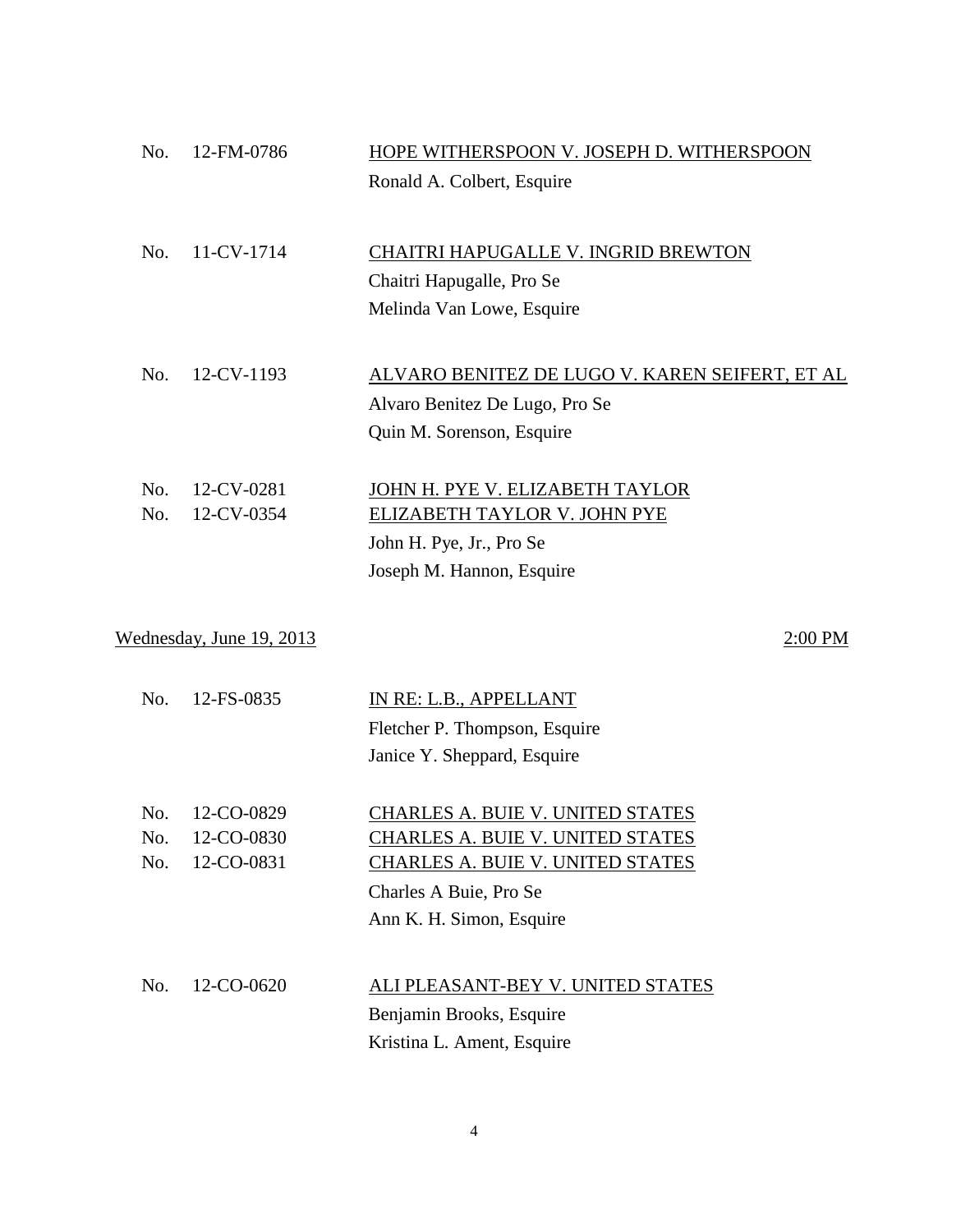| No. | 12-CF-0311              | KWAN D. KEARNEY V. UNITED STATES                                    |
|-----|-------------------------|---------------------------------------------------------------------|
|     |                         | Gene R. Johnson, Esquire                                            |
|     |                         | Margaret E. Barr, Esquire                                           |
| No. | 12-CO-1440              | DEWAND A. SUTTON V. UNITED STATES                                   |
|     |                         | Judith A. Lovelace, Esquire                                         |
|     |                         | Margaret E. Barr, Esquire                                           |
| No. | 12-CF-0336              | <b>SYLVESTER COX V. UNITED STATES</b>                               |
|     |                         | David Carey Woll, Esquire                                           |
|     |                         | Angela G. Schmidt, Esquire                                          |
|     | Thursday, June 20, 2013 | 2:00 PM                                                             |
| No. | 12-FM-1695              | MAN K. WONG V. ROBERT M. DEWITTY                                    |
|     |                         | Cara A. Gardner, Esquire                                            |
|     |                         | Robert M. DeWitty, Pro Se                                           |
| No. | 11-AA-1500              | <b>IMPERIAL VALET SERVICES, INC. V. MARIA L.</b><br><b>ALVARADO</b> |
|     |                         | Thomas T. Heslep, Esquire                                           |
| No. | 12-CV-1173              | STEVIE NABORS V. KELSEY RULE                                        |
|     |                         | Stevie Nabors, Pro Se                                               |
|     |                         | Gail B. Landau, Esquire                                             |
| No. | 12-CF-0345              | KAREN AMANDA RICHBOW V. UNITED STATES                               |
| No. | 12-CM-0346              | KAREN AMANDA RICHBOW V. UNITED STATES                               |
|     |                         | Nancy E. Allen, Esquire                                             |
|     |                         | Ann K. H. Simon, Esquire                                            |
| No. | 12-CM-1150              | <b>SHAWNICE A. MASON V. UNITED STATES</b>                           |
|     |                         | William F.X. Becker, Esquire                                        |
|     |                         | Gilead I. Light, Esquire                                            |
|     |                         |                                                                     |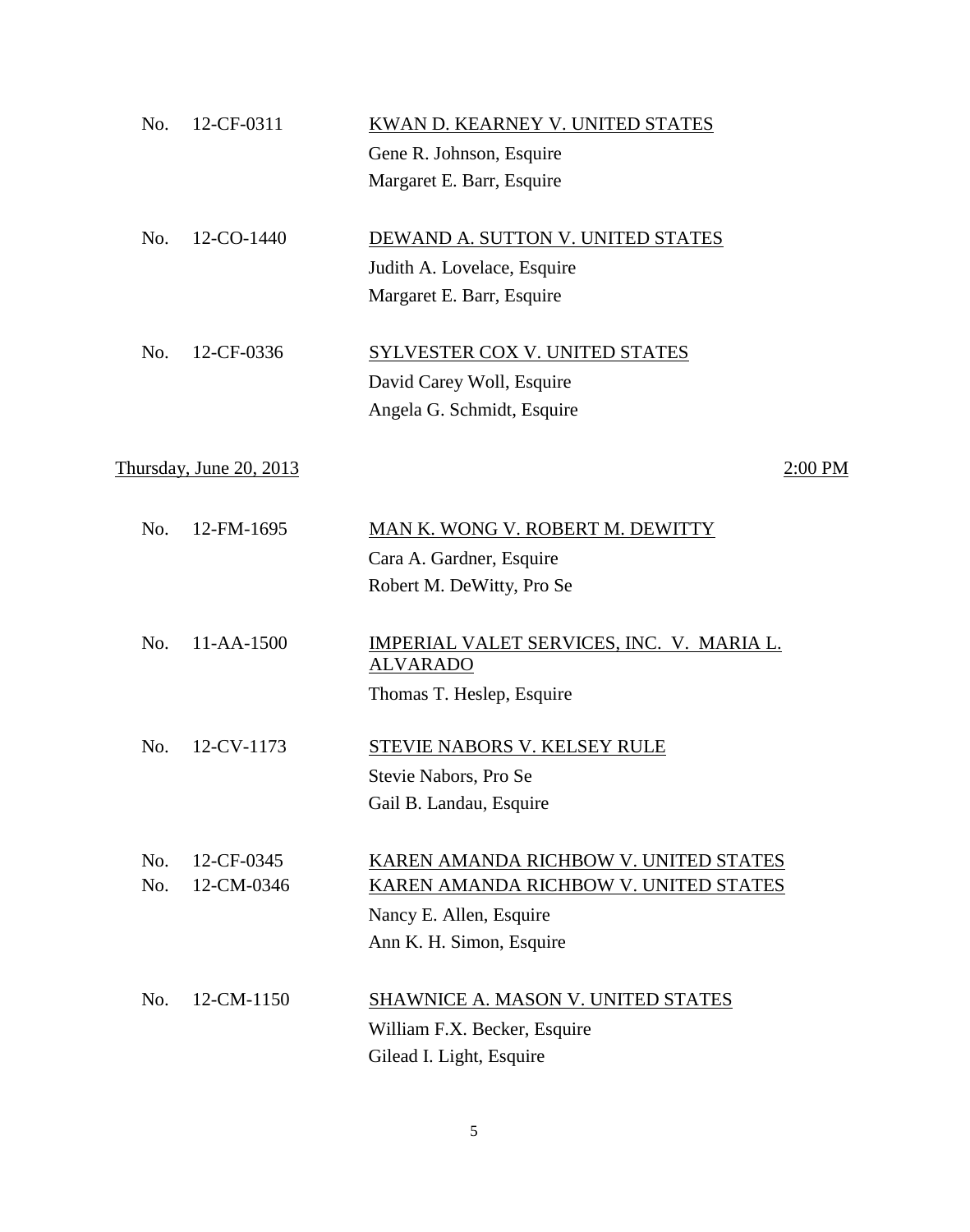| No. | 12-CF-0458               | RONALD ROBINSON V. UNITED STATES               |
|-----|--------------------------|------------------------------------------------|
|     |                          | Kenneth Everett McPherson, Esquire             |
|     |                          | Peter S. Smith, Esquire                        |
|     | Wednesday, June 26, 2013 | $2:00$ PM                                      |
| No. | 12-CV-1478               | JAMES P. MITCHELL V. PETER REKUS               |
|     |                          | James P. Mitchell, Pro Se                      |
|     |                          | Devanshi Patel, Esquire                        |
| No. | 12-CF-0358               | ALFONZO M. BUCKNER V. UNITED STATES            |
|     |                          | John A. Briley, Jr., Esquire                   |
|     |                          | Sharon A. Sprague, Esquire                     |
| No. | 12-CM-1378               | SHAWN GLADDEN V. UNITED STATES                 |
|     |                          | James E. Drew, Esquire                         |
|     |                          | Ann K. H. Simon, Esquire                       |
| No. | 12-CM-0868               | <b>CLAYTON EDWARD COTTMAN V. UNITED STATES</b> |
|     |                          | Thomas Hailu, Esquire                          |
|     |                          | Adrienne C. Dedjinou, Esquire                  |
| No. | 12-CM-0999               | EDWARD ANDREW LEE V. UNTIED STATES             |
|     |                          | George E. Rickman, Esquire                     |
|     |                          | Karen Shinskie, Esquire                        |
| No. | 12-CM-0161               | LINDO OMAR CASTILLO V. UNITED STATES           |
|     |                          | Fleming Terrell, Esquire                       |
|     |                          | Kristina L. Ament, Esquire                     |
|     |                          |                                                |